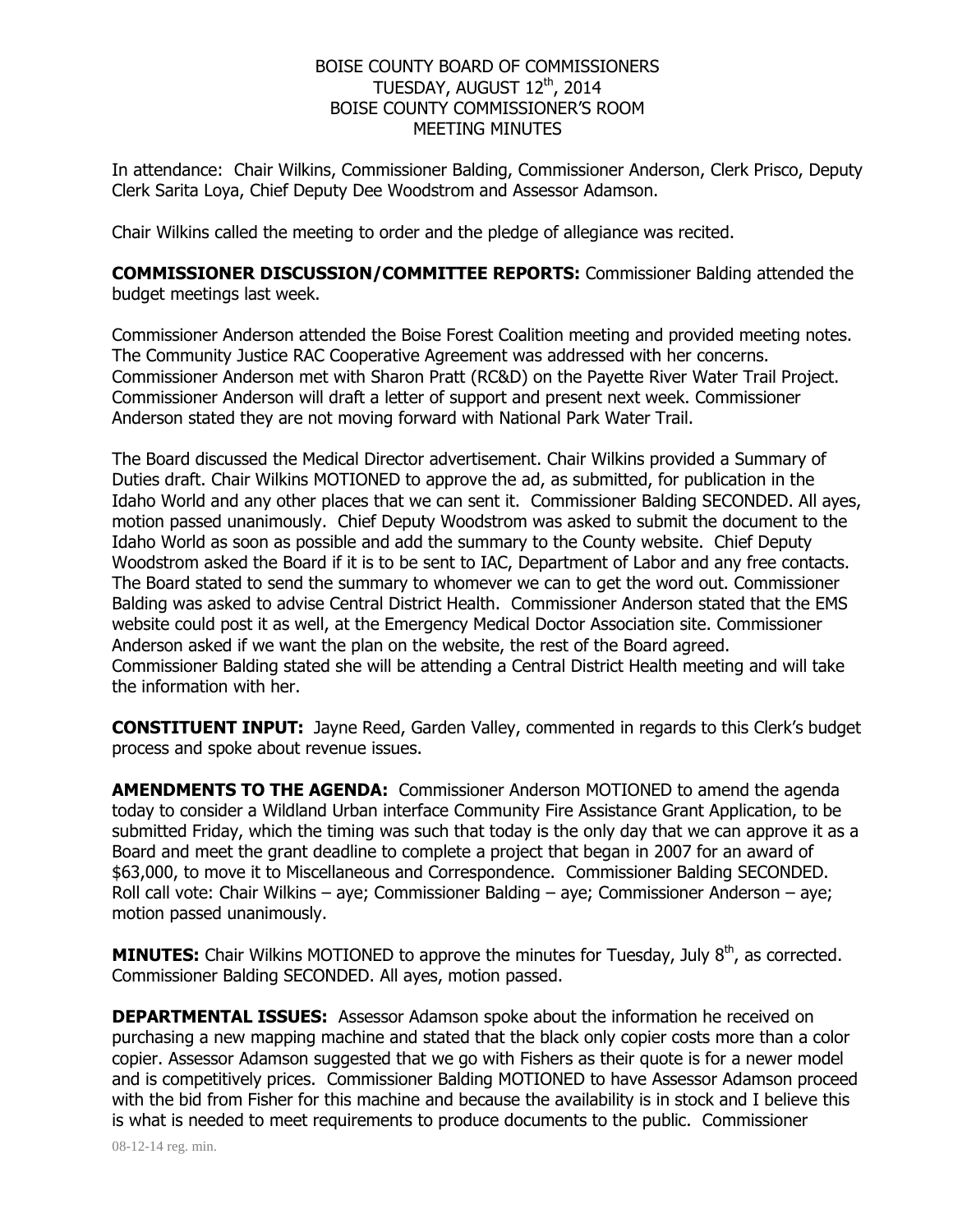Anderson asked for more discussion prior to the motion considered. Commissioner Anderson stated she is not a big fan of extended warranties; she stated the request exceeds the purchasing and asked if the General Fund reserve will be used to pay for this and she also wants to discuss the extended warranty. Assessor Adamson stated that it sounds like the extended warranty is available anytime during the first year. Chair Wilkins asked if Assessor Adamson could look into the extended warranty and delivery. Commissioner Balding AMENDED her MOTION to include that the Board give Assessor Adamson discretion as to either vendor, depending on availability, and rescinded the extended warranty provision. Commissioner Anderson SECONDED. Chair Wilkins clarified that it is to be paid through General Reserve Fund appropriation. Roll call vote: Chair Wilkins – aye; Commissioner Balding – aye; Commissioner Anderson – aye; motion passed unanimously.

Road Department – Change orders: Bill Jones presented LHTAC change orders. Commissioner Anderson discussed the change orders with Mr. Jones. Commissioner Anderson MOTIONED to approve change order #4 and #6 for SouthFork Payette River Bridge SDC 3826 Key #26650. Change order  $#4$  is for drill pads in the amount of \$1,800 and change order  $#6$  is for abutment changes in the amount of \$803.96. Commissioner Balding SECONDED. All ayes, motion passed unanimously.

LHTAC progress reports: Bill Jones spoke about the project reports on bridges, stated the final design is complete and that LHTAC has approved. Mr. Jones stated it is slated for 2016 unless something changes between now and then, in regards to funding. Commissioner Balding spoke about the supplemental agreement and what is to be performed. Mr. Jones stated the original supplemental agreement was the redesign and it was bumped up to \$72,000. Mr. Jones stated the project is now complete and that the supplemental agreement was signed  $1 \frac{1}{2}$  years ago. Commissioner Balding asked why there was a redesign. Mr. Jones stated that the City of Crouch did not like the original design.

Commissioner Balding spoke about the Montgomery Street potholes. Mr. Jones stated he is trying to address this issue.

Commissioner Balding also mentioned a corner piece of Clear Creek Road. Mr. Jones state that to make it better will be a challenge but it will be better. Commissioner Balding asked Mr. Jones when he anticipates taking out the leaning tree. Mr. Jones stated they are ready to start with the overlay on Grimes Creek and that the machinery will be there today to remove the trees along that road.

Commissioner Anderson asked Mr. Jones if there is an agreement with the Forest Service on the timber sale in the Middle Fork Payette area? How and by whom will the roads be maintained? Mr. Jones stated he will check on it for next week's discussion.

Mr. Jones spoke briefly about the Arrow Rock Road issue and stated that his assistant, Chuck Morgan, will be in later today to discuss this as Mr. Jones has a prior commitment.

**LIQUOR LICENSE APPLICATIONS:** Chair Wilkins MOTIONED to approve the Retail Alcohol Beverage License 2015 #7 Cascade Rafting & Kayak, #8 Ellie's Store, #9 Valley View Chevron, #10 Payette River Café LLC, #11 Terrace Lakes Resort and #12 Sonora Mexican Restaurant. Commissioner Balding SECONDED. All ayes, motion passed.

**CONTRACTS/AGREEMENTS/GRANTS:** Nothing was presented.

**DEMAND WARRANTS:** Commissioner Anderson MOTIONED to approve the demand warrant for Holladay Engineering, invoice #40396, in the amount of \$5,446.13 for the Middlefork Payette Bridge Project #0800106, Key 09521. Commissioner Balding SECONDED. All ayes, motion passed.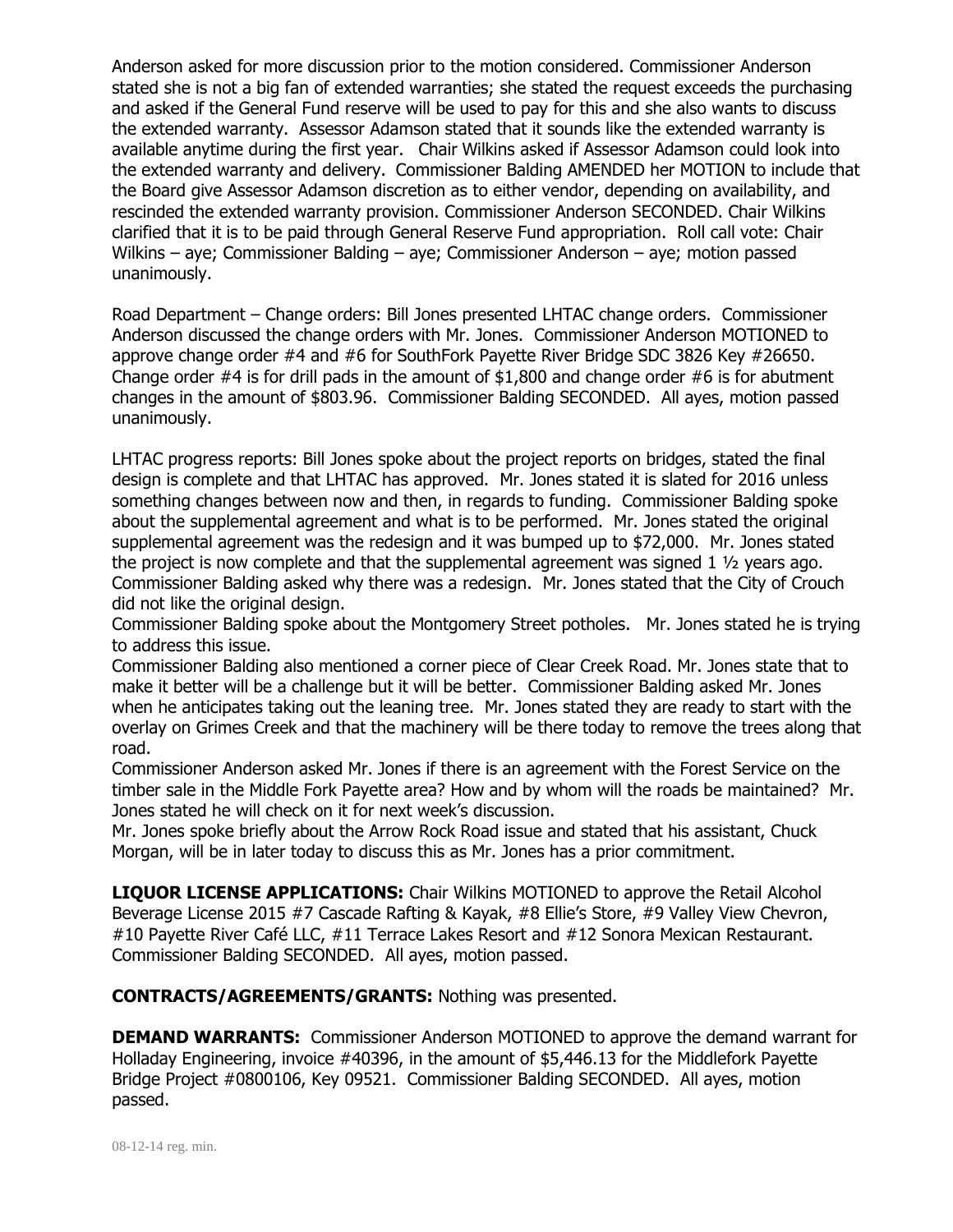Commissioner Balding MOTIONED to approve the demand warrant for Ms. Delyea for a cash advance for the Restorative Justice training for two days, August 14 and 15, and it is also a reimbursement grant and that she will return the receipts as appropriate, in the amount of \$550. Commissioner Anderson SECONDED. All ayes, motion passed.

**INDIGENT:** Nothing was presented.

**MASS GATHERING APPLICATION REVIEW:** This review is for the Idaho Decompression mass gathering application to be held at the Spring Shores on October  $10^{th}$  through  $12^{th}$ . Commissioner Balding spoke of the Mass Gathering Committee's letter of recommendation and asked if we need to look at when the applicant should pay the fees. Commissioner Anderson MOTIONED to approve the application for the mass gathering permit for ID Decompression and recommend approval upon receipt of fees, cert of insurance listing bc as additionally insurance…and all contract fees to appropriate agencies be paid. Commissioner Balding SECONDED. All ayes, motion passed.

**CERTIFICATE OF RESIDENCY:** Chair Wilkins MOTIONED to approve the Certificate of Residency for K. Ambrose, as presented. Commissioner Anderson SECONDED. All ayes, motion passed.

**PROCLAMATION 2014-01:** Proclaiming September as Childhood Cancer Awareness Month. Chair Wilkins MOTIONED to sign Proclamation 2014-01, a Boise County proclamation on proclaiming September 2014 as Childhood Cancer Awareness Month. The American Cancer Fund for Children and Kids Cancer Connection report cancer is the leading cause of death by disease among children in the United States. This tragic disease is detected in more than 20,000 of our nation's young people each and every year and founded more than fifteen years ago by Steven A. F. Firestein, a descendent of cosmetics magnate Max Factor, the American Cancer Fund for Children, Inc. and sister organization, Kids Cancer Connection, Inc. are dedicated to helping these children and their families and the American Cancer Fund for Children and Kids Cancer Connection provide a variety of vital patient psychosocial services to children undergoing cancer treatment at St. Luke's Children's Hospital: Department of Pediatrics; Division of Oncology, as well as participating hospitals throughout the country, thereby enhancing the quality of life for these children and their families and the American Cancer Fund for Children and Kids Cancer Connection also sponsor nationwide Courageous Kid Recognition Award ceremonies and hospital celebrations in honor of a child's determination and bravery to fight the battle against childhood cancer. Now therefore we do hereby proclaim the month of September, 2014 as Childhood Cancer Awareness Month. Approved and adopted in open session on the  $12<sup>th</sup>$  day of August, 2014. Commissioner Anderson SECONDED. Roll call vote: Chair Wilkins – aye; Commissioner Balding – aye; Commissioner Anderson – aye; motion passed unanimously.

**LIQUOR LICENSE FEES DISCUSSION:** This was tabled for another meeting.

## **MISCELLANEOUS & CORRESPONDENCE:**..................................................... Commissioners Bills - Chair Wilkins MOTIONED to pay the claims approval report holding back a P&Z, EBCAD and recent ones that were on hold from the Sheriff's office on today's date, August 12, 2014, in the amount of \$160,962.51, as verified by the Clerk. Commissioner Anderson SECONDED. All ayes, motion passed unanimously.

 Commissioner Anderson spoke about the BLM application from this morning. She proposes to add one item to the technical approach; access easements. Emergency Management Coordinator, John Roberts, spoke about this application and that it would be "adjacent" to BLM land. Commissioner Anderson MOTIONED that Boise County submit a project proposal and attachments for the BLM Boise District Community at Risk Program, pending opportunity #L14AS00280 by electronic means in the amount of \$63,000 which